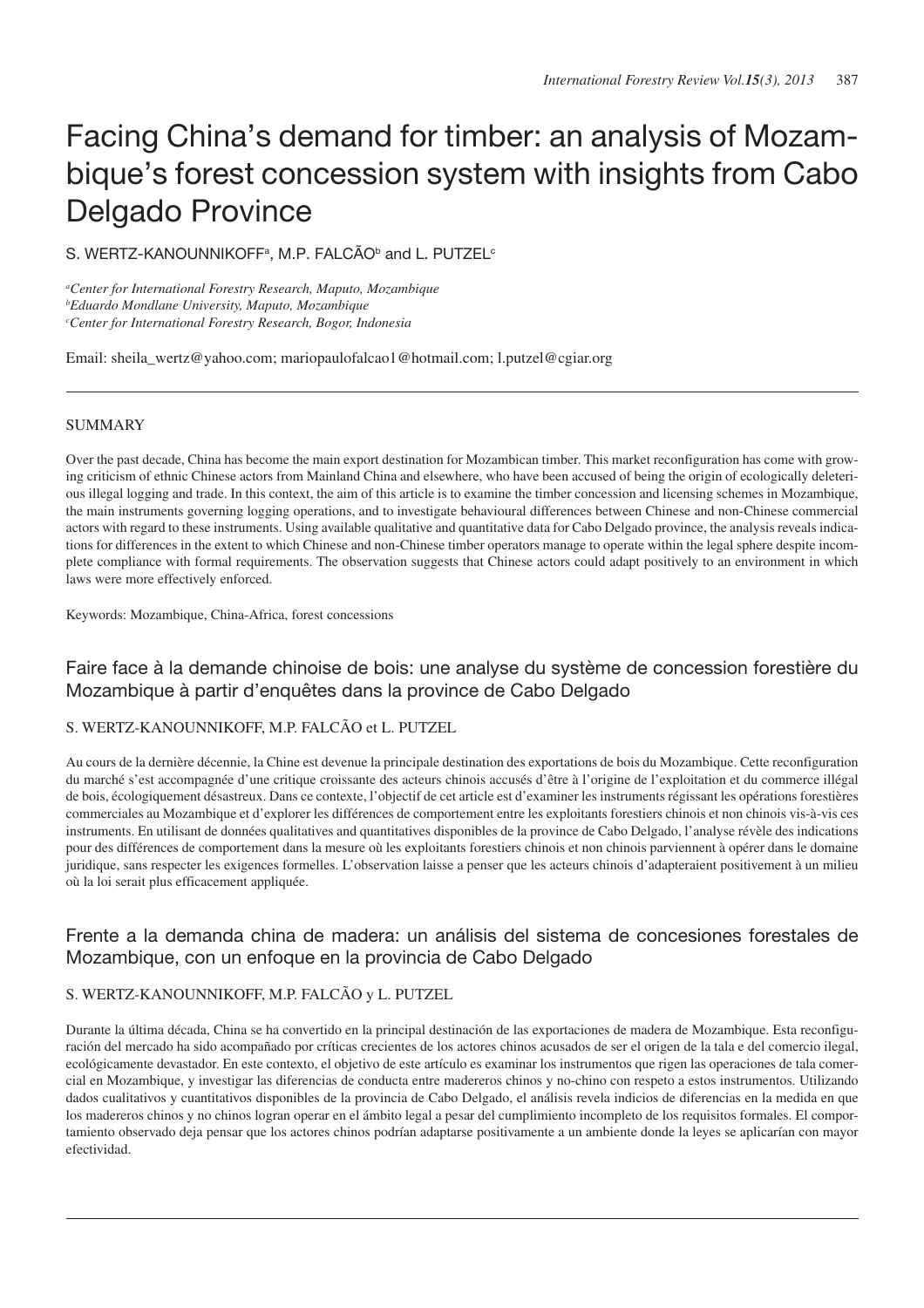## **INTRODUCTION**

For more than a decade, China has been the world's largest importer of tropical timber as well as the biggest producer and exporter of processed wood products such as furniture and carpentry products (ITTO 2012). While earlier studies emphasized the role of China as a centre of processing in global timber product markets serving Europe and North America (Zhu et al. 2004, White et al. 2006), more recent studies have begun to explore the effects of the now burgeoning Chinese domestic market in its own right (Kaplinsky et al. 2010, Huang et al. 2012). Although imports of African timber products represent only a small percentage of China's total wood imports, to the African forestry sector China's market is extremely important. Between 2000 and 2009, the share of Africa's timber exports to China increased from 35% to 78% of all timber exported from the continent, making timber the third largest commodity export after oil and mineral ores (Huang et al. 2012). In the context of this increase in the Africa-China timber trade, it is important to understand the potential effects on sustainability and the well being of local forest-dependent communities, and to what degree governance and law enforcement within producing countries are equipped to prevent or mitigate potential deleterious effects (see, e.g. Canby et al. 2008). Nowhere are these questions more relevant and timely than in the case of Mozambique's timber industry, which is heavily geared towards producing timber for the Chinese market.

Mozambique is among the top five African timber suppliers to China (Canby et al. 2008), and the lead supplier of wood from dry forest Africa (Jansen and Kiala 2009). Between 80-90% of the exported Mozambican timber is destined to Chinese markets, mainly in log form (Canby et al. 2008, German and Wertz-Kanounnikoff 2012). Since 1999, forest concessions constitute the main public instrument to promote sustainable forest management in Mozambique. Ten years later, 167 forest concessions were allocated throughout the country, including to Chinese operators in Zambézia (Mackenzie and Ribeiro 2009) and Cabo Delgado (Ekman et al. 2012, German and Wertz-Kanounnikoff 2012). Despite these efforts, there are documented concerns regarding the sustainability of current logging practices Mozambique (e.g. Bossel and Norfolk 2007, Mackenzie 2006, Mackenzie and Ribeiro 2009), and perceived Chinese involvement (EIA 2012, 2013).

In the face of powerful Chinese demand for timber and Mozambican official policy aims in favour of forest concessions, the overall aim of this article is to analyse the forest concession system as the main policy instrument governing commercial logging operations in Mozambique. Specifically, the objectives are to (i) investigate how public agents and private operators respond to formal requirements of forest concessions, and (ii) examine for any behavioural differences between Chinese and non-Chinese operators.

The article is organized as follows. The next section provides a brief literature overview of the regulatory framework in Mozambique and Chinese involvement in Mozambique's forestry sector. Following the methodology, the analysis of the forest concession system (with a special focus on differences between Chinese and non-Chinese operators) is presented. The paper concludes with a summary of the main findings.

## **BACKGROUND**

# Mozambique's forestry sector: historical and regulatory overview

After a slowdown of forestry operations following Mozambique's Independence in 1974, logging increased substantially since the peace accords were signed in 1992 (Bossel and Norfolk 2007, Sitoe et al. 2003). According to data from Food and Agricultural Organization (FAO), total timber production in Mozambique grew from 1 million  $m<sup>3</sup>$  in 1991 to 1.6 million m<sup>3</sup> in 2009 (ForesSTAT, accessed 9 May 2012). While in the past, Mozambican timber exports were primarily destined to South African and European markets, China has quickly become the main export destination since the mid-1990s (Canby et al. 2008).

The Mozambican Constitution of 1990 specifies that all land and forest resources belong to the State. The main legal instrument governing forest resources in Mozambique is the Forestry and Wildlife Act (Law 10/1999) and the Regulations to the Forestry and Wildlife Act (2002). The Forestry and Wildlife Act recognizes customary rights to forest resources for subsistence purposes, and introduced logging concessions as a new regime to promote sustainable forest management (SFM) (Sitoe et al. 2003).

There are two logging schemes in Mozambique, simple licenses and concessions. Forest concessions involve several responsibilities related to responsible forest management and domestic development objectives (Sitoe et al. 2003). They were originally introduced to gradually substitute simple licenses, which were perceived to promote unsustainable use of forest resources, and to promote the development of a domestic timber industry (ibid.). Concessions are allocated to individuals, private companies or communities for commercial purposes with up to 50 years duration (renewable for equal periods upon the request of the concessionaire) and reserved for production forests, i.e. forests with potential for commercial timber exploitation as classified by the most recent national forest inventory (Marzoli 2007). They require a government-approved management plan, based on a detailed forest inventory, and the possession of timber processing facilities. Note that unlike in other Central African countries where concessions are allocated *conditional* the provision of a management plan within the first three years, the management plan constitutes a pre-requisite for applying for a forest concession in Mozambique. Guidelines for the elaboration of management plans exist (Sitoe and Bila 2002), but there are no formal specifications for the required processing facilities. Additionally, concessionaires need to obtain an annual harvesting license, which specifies the authorized volumes and species to be cut.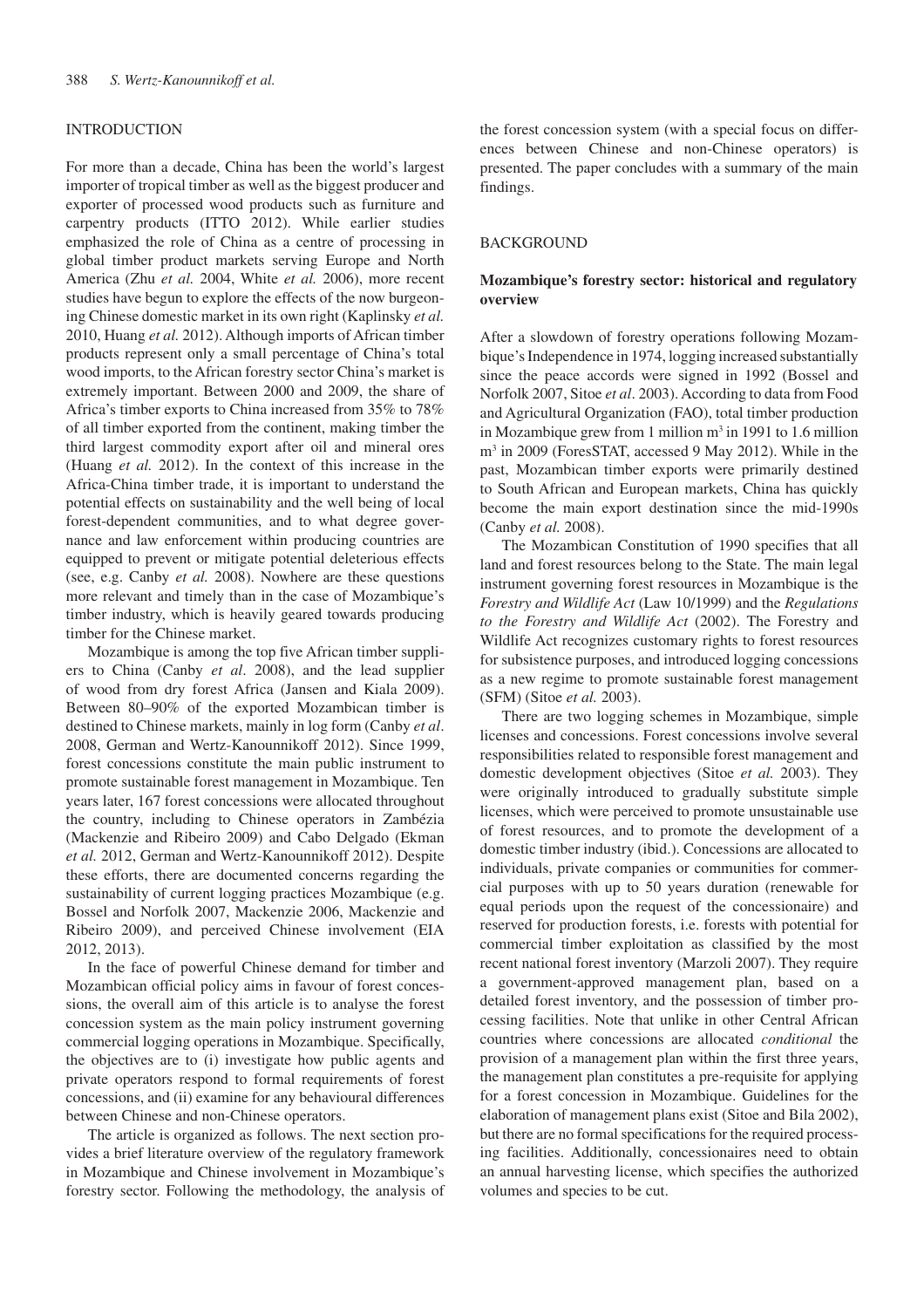Simple licenses are essentially a harvesting permit, with a validity of one year and a maximal annual harvesting quantity up to 500  $\mathrm{m}^3$ . Before the introduction of forest concessions in 1999, simple licenses constituted the only license for timber harvesting. Recent revisions to the Forest and Wildlife Law (Decree 30/2012) limit the operating area for simple licenses to 10,000 hectares. Simple licenses are reserved for Mozambicans and eligible in production and multiple-use forests for commercial and energetic purposes (Sitoe et al. 2003). Although simple licenses require a simplified management plan, no formal specification or guidelines for their elaboration are provided.

Compared to simple licenses, forest concessions involve significantly more responsibilities, which render simple licenses the more profitable option to the detriment of sustainability goals. This is also confirmed by empirical data: simple licenses accounted for about two thirds of the authorized timber volumes during 2006–09 (Sitoe et al. 2012), despite evidence suggesting that forest operations under this scheme are not sustainable (Mlay et al. 2003, Sitoe et al. 2003) and a stated policy objective to reduce simple licenses (German and Wertz-Kanounnikoff 2012). The eligibility of both regimes to harvest in production forests puts simple licenses in direct competition with forest concessions further compromising official sustainable forest management aims.

# Chinese presence in Mozambique's forestry sector: rationale and patterns

A number of market drivers within China have had a powerful influence in shaping forestry practices in Mozambique. One important market force refers to domestic consumer demand for (i) reproduction of Ming and Ching dynasty furniture, for which the more expensive and increasingly scarce rosewood species traditionally used are being substituted with African species (primarily Swartzia madagascariensis, Combretum imberbe, Millettia stuhlmannii and Dalbergia melanoxylon), (ii) solid wood flooring (primarily Millettia stuhlmannii and Afzelia quanzensis), (iii) veneers for laminated flooring, and (iv) carvings (Mackenzie 2006). Other driving forces include U.S. and European consumer demand for processed wood products from China, the logging ban in China and the tendency to import wood in excess of current demand, and Chinese policies (e.g. tax exemption for unprocessed log imports) (German and Wertz-Kanounnikoff 2012). On the political level, an important driver of the expansion of China's business interests and material sourcing operations was the 'Going Out' strategy adopted by the Chinese Government in 2001, which encouraged overseas investments and under which overseas investments grew significantly (Huang and Wilkes 2011).

To meet China's demand for timber, Chinese traders used to source timber indirectly, through purchases from Mozambican loggers (German and Wertz-Kanounnikoff 2012, Mackenzie 2006). In this original model, employed exclusively in the 1990s and still prevalent in some locations, Chinese traders provided forward-finance and equipment on loan to Mozambican nationals holding simple licenses in

exchange for logs (German and Wertz-Kanounnikoff 2012, Mackenzie 2006). Note that technically, this practice stands in contradiction to the aim of the simple license regime intended for local consumption (e.g. house construction of furniture-making) rather than to supply the external market (German and Wertz-Kanounnikoff 2012). More recently, however, a shift has been underway towards a more direct involvement of Chinese actors through the increased acquisition of forest concessions (Ekman et al. 2012, German and Wertz-Kanounnikoff 2012). Reasons therefore include risks associated with the provision of credit, with too many simple license holders defaulting or side-selling (Mackenzie and Ribeiro 2009).

There are various reports pointing to illegalities in the Mozambican forestry sector, in part associated with the Sino-Mozambican timber trade. Reported irregularities include (i) illegal harvest (harvest in excess of licensed amounts, harvest without a license, or harvest in another area than licensed), (ii) violations of labour laws (e.g. illegal employment of foreign workers), (iii) illegal transit and purchase of timber, and (iv) illegal exports (exports of unprocessed logs of species classified as "first class", and under-reporting of volumes exported) (Mackenzie 2006, Mackenzie and Ribeiro 2009, Ribeiro and Nhabanga 2009, MF 2010). Mirror statistics indicate that the quantity of exported logs in total timber exports from Mozambique to China are three to five times higher than the officially recorded volumes, especially since 2008 (German and Wertz-Kanounnikoff, 2012). According to a recent report, 48% of China's 2012 imports from Mozambique were unlicensed, hence technically illegal (EIA 2013).

# **METHODS**

The overall aim of this article is to analyse the effectiveness of the Mozambican forest concession system in promoting sustainability aims in the face of Chinese demand for timber. Specifically, the objectives are to (i) investigate how public agents and private operators respond to formal requirements of forest concession contracts, and (ii) examine for any behavioural differences between Chinese and non-Chinese operators.

Following the new institutional economics literature (see, e.g. Richter and Furubotn 2003), notably the theory of contracts, the analysis focuses on key institutional facets of the forest concession system - contract allocation and contract enforcement – rather than on the range of technicalities associated with concession systems.

The analysis adopts a comparative approach of Chinese versus non-Chinese operators. A number of studies have considered the degree to which state agency in Africa moderates the design and outcomes of Chinese engagements in trade and international development (Alemu and Scoones 2013, Mohan and Lampert 2013), and how these differ between Chinese and non-Chinese (e.g. OECD members) partners on the continent. Using empirical evidence acquired through in-depth on-the-ground research is critical to provide "more nuanced,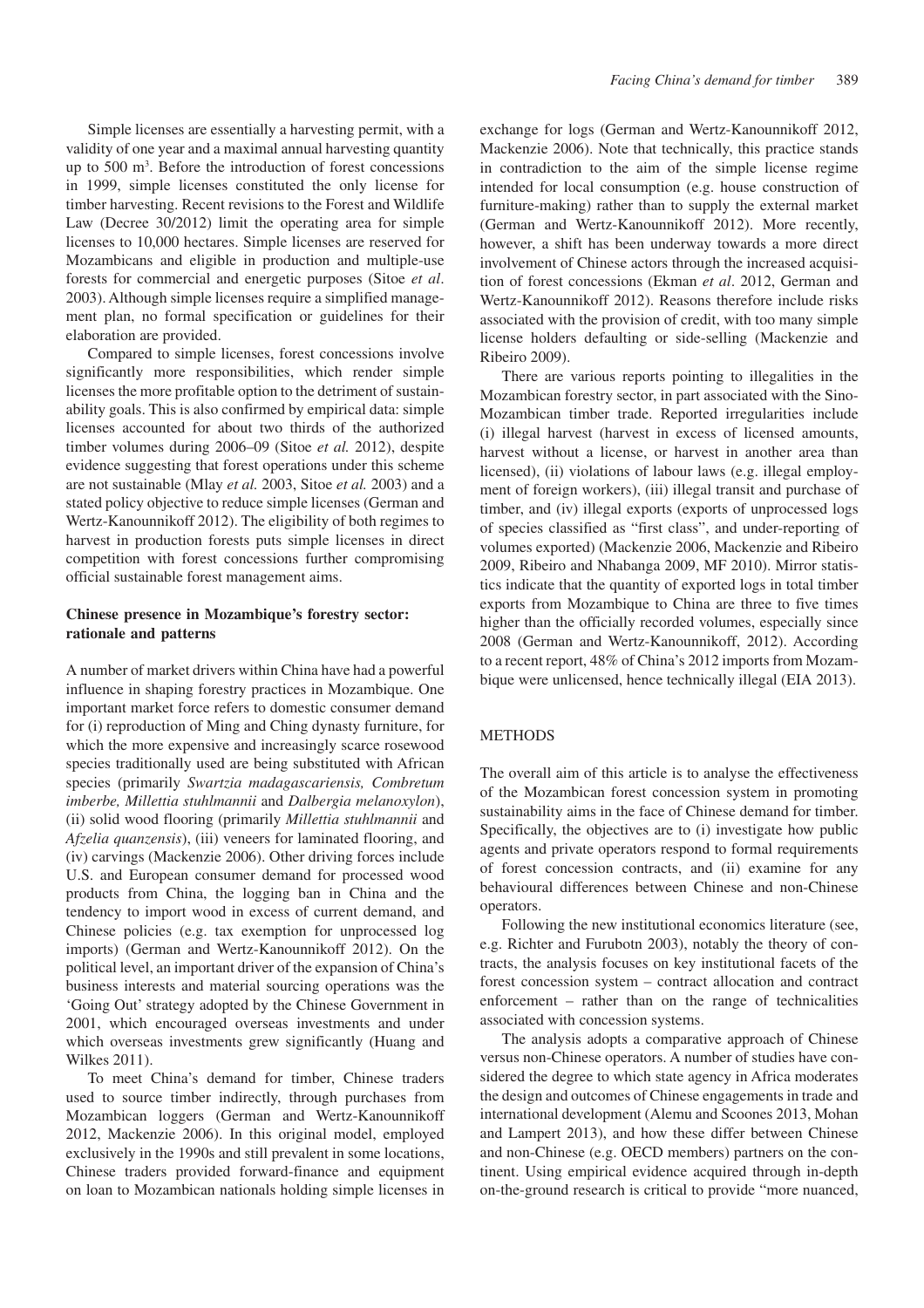disaggregated and critical lenses into the existing and potential risks that undermine the sustainability of Chinese investments (Zhao 2013). A comparative assessment is also important given the degree of negative press that has surrounded Chinese investment in Africa and particularly the Chinese timber trade (see, e.g. Laurance 2012), and empirical research is especially required given the biases that have been observed between perceptions of "China" and various types of mainland Chinese and other ethnic Chinese state and non-state corporations and individuals active in Africa and elsewhere (Mawdsley 2008, Putzel 2008). For these reasons we do not shy away from comparing "Chinese" vs. other interest groups active in the Mozambique timber sector, while endeavouring to disaggregate and apply precision to our categorizations of actors.

Cabo Delgado was selected as case study region for the following reasons. First, it is among the forest-richest provinces in the country with still significant shares of primary forests. Second, Mozambican timber trade increased dramatically in the 2000s, expanding from Mozambique's central province Zambézia northwards to Cabo Delgado (Mackenzie 2006, Ribeiro and Nhabanga 2009). Third, by 2009, it belonged to the provinces in Mozambique with the highest concentrations of forest concessions, only exceeded by the traditional logging hotspot, Zambézia (DNTF 2009). Finally, apart from a few exceptions (e.g. Bossel and Norfolk 2007, Ribeiro and Nhabanga 2009), forest governance in Cabo Delgado remains little studied.

To investigate how public agents and private operators responded to formal requirements of forest concession contracts, the analysis drew on both primary and secondary data sources. These included review of published and unpublished literature on forestry operations in Mozambique, including the official annual reports by the National Directorate of Lands and Forests (DNTF) of the Ministry of Agriculture (MINAG), and interviews with key informants from relevant stakeholder groups. Stakeholder groups were determined through key informant interviews and, where pertinent, complemented through snowball sampling. In total, twenty-six semi-structured interviews with key informants were conducted in Maputo and the capital of Cabo Delgado province, Pemba, in May 2012. To complement the information from Pemba and Maputo, the views of an operator committed to responsible forestry was included through an additional interview in Sofala province in June 2012. The overall sample of interviewees covered government agencies (6), timber operators (8), non-governmental organizations (6), donor agencies (2), and individual experts (4). A questionnaire (available from authors) was developed with questions varying according to the different groups interviewed. The interview data were analysed using qualitative content analysis techniques (Mayring 2003).

To examine for any behavioural differences between Chinese and non-Chinese operators, quantitative forest concession data from Cabo Delgado were analysed using exploratory data analysis techniques. The classification of forest concession by nationality was done in consultation with key informants from the provincial forest services in Cabo

Delgado. For a more nuanced analysis, allowing to capture any additional differences in the group of 'non-Chinese' operators, in total four groups of operators were differentiated: Mozambican, Chinese (incl. ethnic Chinese i.e. members of the Chinese diaspora beyond mainland China), European and others (incl. South Africa and Israel). To investigate the extent of compliance with formal requirements, available data from 'operating' concessions (i.e. with a valid annual harvesting license) in 2007 and 2009 were cross-tabulated by the presence of an approved management plan – as one proxy for formal compliance. Note that the only complete set of forest concession data available to the authors was from 2007 and 2009. The possession of an approved management plan is supposed to be a formal requirement for forest concessions. Any authorization of harvesting volumes to concessions without approved management plan would be against official policy, hence in this article termed 'illicit' formalization. For a better understanding of the extent of illicit formalization, the analysis was expanded by further cross-tabulating authorized timber harvesting volumes by (i) concessions with approved management plan (i.e. authorized, authorizeable harvesting volumes) versus (ii) concessions without approved management plan (i.e. authorized, non-authorizeable harvesting volumes). Note that although 'licensed (harvesting) volumes' give little indication of how much timber is actually being harvested (data not available to the authors), they still can inform about the relative demand for timber. To examine for Chinese versus non-Chinese differences in the contract enforcement process, available data for 2009 were crosstabulated by the number and value of fines received - as proxy for infractions – and by operator groups. Note that the data for 2009 was the only data set available to the authors with sufficient level of detail.

Several limitations apply. First, the interview sample was relatively small, and some interviewees were likely to face conflicts of interests regarding the research topic. In part, key stakeholders (notably forestry officials and timber operators) expressed reluctance or research fatigue as regards the interview theme. Second, detailed, concession-level statistical data (time-series) were hardly available and risked being of questionable quality (e.g. inconsistent reporting, incomplete data sets). In turn, the information for this article had to be pieced together from a mixture of documented and verified facts, interviews and bar gossip, as well as non-attributable statements from informants. This inevitably leaves gaps and weaknesses. Third, the classification of forest concessions by nationality of management to examine behavioural differences between Chinese versus non-Chinese fails to capture the possibility of Chinese capital made available to non-Chinese concessionaires with tight business relationship with Chinese traders, thus likely acting similar to Chinese concessionaires. Fourth, the analysis of the compliance with formal requirements was built around the variable 'presence of an approved management plan', which falls short to capture the entirety of compliance and says little about ultimate outcome in terms of SFM. Because of these limitations, it is more important to look at overall trends and take note of outstanding patterns for further analysis and validation.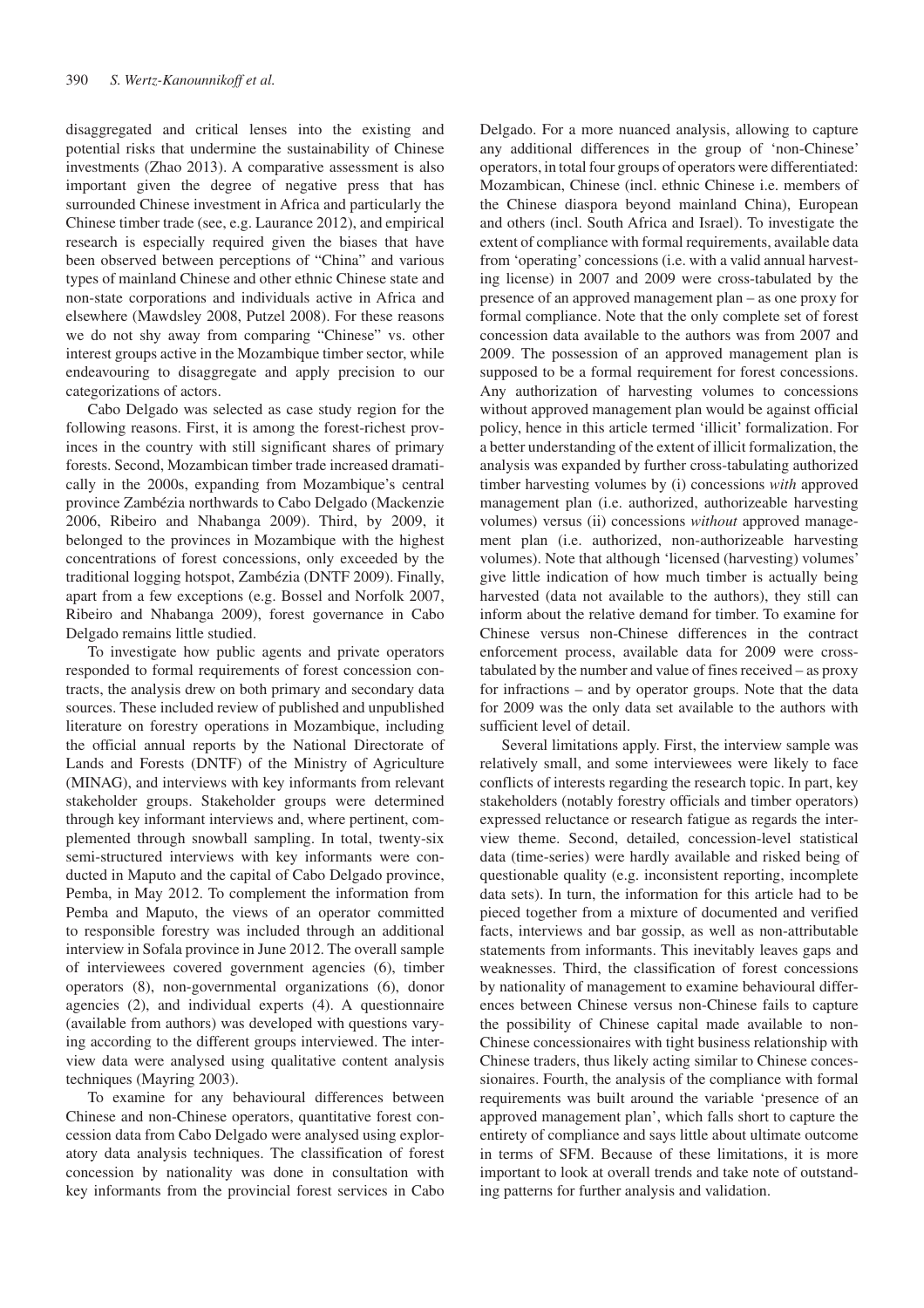#### **FINDINGS**

#### **Contract allocation**

#### Application process

Contract allocation rules define how well governments can respond to the challenge to select timber operators that have a better chance of implementing SFM whilst having incomplete information about them (Karsenty et al. 2008). In Mozambique, concessions (and simple licenses) are allocated on a 'first come, first serve'-basis meaning the concession for a given area is allocated to the first applicant who fulfils all requirements satisfactorily (Forest and Wildlife Regulation 12/2002). Although this approach seems convenient from an administrative perspective, it risks adverse selection by eliminating the possibility to allocate the concession to the most promising proposal from a public and sustainable forest management perspective. Despite these risks, two key informants - from a international non-governmental organization and a bilateral aid agency – considered the Mozambican forest concession policy as being well formulated overall but implementation to remain a major challenge.

The basis for obtaining a logging license is a direct request to the Head of the Provincial Services of Forestry and Wildlife (SPFFB). Analysis of all requirements occurs at the provincial level, except for the concession management plan, which is analysed at central level, by the National Directorate of Forests and Lands (DNTF) under the Ministry of Agriculture (MINAG). Concession applications for areas over 20,000 hectares are also analysed at central level, i.e. the Ministry of Agriculture for areas of 20,000–100,000 hectares size, and the Council of Ministers for areas over 100,000 hectares (Regulation to the Forest and Wildlife Law 2002).

According to several interviewees, forest concessions are more costly and time-consuming to obtain than simple licenses, making the latter an attractive alternative to concessions, an observation also confirmed by the literature (e.g. Mackenzie 2006, TecnoServ 2011). These respondents were from Cabo Delgado and included a senior forestry official, a representative from the association of timber operators, two simple license holders, two civil society representatives and one individual expert.

## Allocation between Chinese and non-Chinese operators

Cabo Delgado counts a high concentration of forest concessions. In 2009, almost 20% of the 167 forest concessions in Mozambique were allocated in Cabo Delgado; the other hotspots being Zambézia (26.3%) and Sofala (17.4%) (DNTF 2009). According to official statistics, Mozambican operators constitute the largest group of concessionaires in Cabo Delgado, followed by the Chinese. Differentiated by country origin of management, Table 1 provides overview statistics for Cabo Delgado in terms of (i) the area size of total concession and (ii) of the compliance of operating concessions with key requirements: management plans and processing facilities.

The cross-tabulation of annually authorized harvesting volumes by group of operators, as depicted in Table 2, shows that throughout the four-year period, Mozambican and Chinese concessions combined were allocated the majority (ca. 60%) of licensed timber volumes: Mozambican concessions obtained each year almost 40% of the licensed timber volumes – more than any other group received in the same period -, followed by the Chinese who secured with 20-30% the second-largest volumes of licensed timber per year. European concessions were hardly present during 2007-2008,

TABLE 1 Cabo Delgado: overview data on total and operating forest concessions (absolute count and percentage), by actor group

|                                    | <b>Chinese</b>                | <b>Mozambican</b> | <b>European</b> | <b>Other</b> | <b>Total</b> |
|------------------------------------|-------------------------------|-------------------|-----------------|--------------|--------------|
| <b>Total concessions, 2010</b>     | 9                             | 13                | 4               | 4            | 30           |
| $<$ 10,000 ha                      |                               |                   | $\theta$        | $\theta$     | 2            |
|                                    | $(11\%)$                      | $(8\%)$           |                 |              | (7%)         |
| $10,000 - 50,000$ ha               |                               | 8                 | $\mathfrak{D}$  |              | 15           |
|                                    | (44%)                         | (62%)             | $(50\%)$        | (25%)        | $(50\%)$     |
| $>50,000$ (max 100,000) ha         |                               | 4                 | 2               | 3            | 13           |
|                                    | (44%)                         | $(31\%)$          | $(50\%)$        | (75%)        | (43%)        |
| <b>Operating concessions, 2007</b> | 5                             | 6                 | 3               | 3            | 17           |
| with approved management plan      | $\mathfrak{D}_{\mathfrak{p}}$ | 4                 | 3               |              | 10           |
|                                    | $(40\%)$                      | (67%)             | $(100\%)$       | (33%)        | $(59\%)$     |
| with processing facilities         |                               | 4                 | 3               | 3            | 15           |
|                                    | $(100\%)$                     | (67%)             | $(100\%)$       | $(100\%)$    | (88%)        |
| <b>Operating concessions, 2009</b> | 6                             | 11                | 4               | 4            | 25           |
| with approved management plan      | $\overline{2}$                | 8                 | 3               | 3            | 16           |
|                                    | (33%)                         | (73%)             | (75%)           | (75%)        | (64%)        |
| with processing facilities         |                               | 9                 | 4               | 4            | 22           |
|                                    | (83%)                         | (82%)             | $(100\%)$       | $(100\%)$    | (88%)        |

Source: own calculations using data from SPFFB-CD, 2011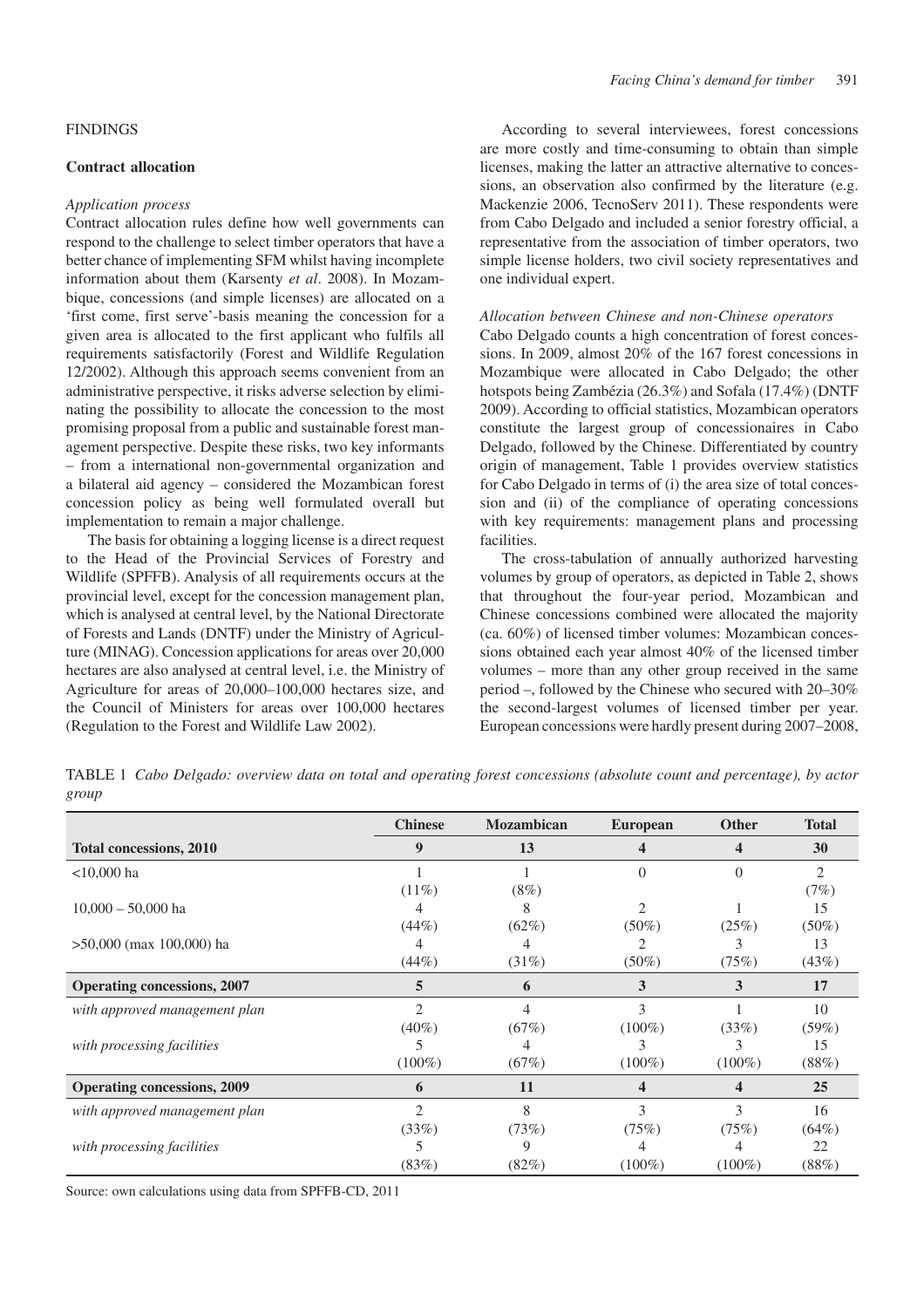|            | 2007                | 2008                | 2009                | 2010                |
|------------|---------------------|---------------------|---------------------|---------------------|
|            | $\lceil m^3 \rceil$ | $\lceil m^3 \rceil$ | $\lceil m^3 \rceil$ | $\lceil m^3 \rceil$ |
| Chinese    | 5,700               | 5,930               | 16,900              | 7.100               |
|            | $(30.3\%)$          | $(34.4\%)$          | $(25.6\%)$          | $(21.9\%)$          |
| Mozambican | 7,453               | 8,314               | 25,990              | 12,240              |
|            | $(39.6\%)$          | $(48.2\%)$          | $(39.4\%)$          | $(37.8\%)$          |
| European   | 850                 | 150                 | 10,750              | 3,990               |
|            | $(4.5\%)$           | $(0.9\%)$           | $(16.3\%)$          | $(12.3\%)$          |
| Other      | 4.800               | 2.850               | 12,370              | 9.040               |
|            | $(25.5\%)$          | $(16.5\%)$          | (18.7%)             | $(27.9\%)$          |
| Total      | 18,803              | 17,244              | 66,010              | 32,370              |
|            | $(100.0\%)$         | $(100.0\%)$         | $(100.0\%)$         | (100.0)             |

TABLE 2 Licensed volumes for forest concessions in Cabo Delgado, by actor group, 2007-2010

Source: own calculations using data from SPFFB-Cabo Delgado

and received less than 20% of the total timber volumes licensed in 2009 and 2010. Within the four-year period 2007– 10, the year 2009 sticks out and no particular explanation therefore (e.g. political event) was identified. At least on the basis of these data, the findings counterbalance the perceived role of Chinese actors in Mozambican timber operations. Still, the importance of Chinese as second-largest group of concession holders in Cabo Delgado cannot be neglected as well as the possibility that some Mozambican companies act as front-covers for Chinese, as described in German and Wertz-Kanounnikoff (2012).

Asked why Chinese were acquiring forest concessions despite apparent costs, a senior forestry official and a forestry consultant, both from Cabo Delgado, explained that a concession facilitates the timber exporting process as it covers the entire value chain. During earlier fieldwork by one of the authors, one Chinese operator from Cabo Delgado provided a different reasoning pointing to the need to secure a continued supply of timber over the next years (German and Wertz-Kanounnikoff 2012). Another explanation may refer to the aforementioned problems of the earlier business model, when timber was sourced primarily through forward-finance provided to Mozambican simple license holders in exchange for timber.

#### Compliance with formal requirements

Lenient compliance with formal requirements is a major concern in the concession allocation process in Mozambique. Although supposedly a pre-condition for granting concessions, at least until 2009, 55% of all forest concessions had no management plan (DNTF 2009). In Zambézia, very few concessions prepared a management plan or established the required industries, but all were still given licenses to harvest (Mackenzie 2006). Interviews with a civil society member from Maputo and a forestry consultant from Pemba revealed that the management plan is often only viewed as bureaucratic requirement rather than a support in the concession operations, and thus frequently of poor quality with incorrect or even falsified data. The latter being particularly true for Chinese concession applicants whose "management plans are very simply" as observed by a forestry consultant from Cabo Delgado. However, the presence of concessions with poor management plans also suggests lenient enforcement of standards by the responsible authority, in this case the National Directorate for Forests and Lands (DNTF).

Using the presence of an approved management plan as one proxy for compliance with formal requirements, the analysis of forest concession data from Cabo Delgado allows the following observations. First, at least until 2010, forest concessions in Cabo Delgado were below 100,000 hectares, with Mozambican-run concessions being predominant in the medium-size class of 10–50,000 hectares (Table 1). Second, the group with the largest relative share of concession area operating without an approved management plan, shifted from Mozambicans (64% in 2007) to Chinese (41% in 2009) (Table 3). This can be attributed to the relative greater increase (from 2007 to 2009) in the number of Mozambican concessions with management plan, compared to Chinese concessions. Third, as depicted in Table 3, the group getting the largest relative share of licensed volumes for concessions operating without approved management plan shifted from the group 'others' (48% in 2007) to Chinese (64% in 2009). The Mozambican share was lower and decreased, from 25%  $(2007)$  to  $12\%$   $(2009)$ . Fourth, comparing across groups (see Table 3), the ratio of 'authorized, authorizable' versus 'authorized, non-authorizable' timber volumes (the latter referring to timber volumes that against official policy were authorized for concessions without approved management plan) indicates that the share of 'authorized, authorizable' timber volumes dominated in most cases - except for the Chinese in 2009, when their share of 'authorized, non-authorizable' exceeded the share of 'authorized, authorizable' (indicated by a ratio below 1). Fifth, the data on European concessions operating in 2007 and 2009 suggest a predominant compliance with official policy, with only one concession operating without approved management plan in 2009 (Table 1).

Taking into account the possibility of data inaccuracies, it is more important to look at overall trends rather than specific values. Still, the available data suggests that in general, and more pronounced in 2009, Chinese concession holders in Cabo Delgado manage to operate to a significant extent (compared to other actor groups) with official harvesting licenses allocated to them despite insufficient compliance with formal requirements, as exemplified here by the absence of an approved management plan. Timber that is cut and exported from such concessions would technically need to be considered as 'illicitly formalized', through insufficiently legal sourcing practices.

Nonetheless, when looking at overall trends, these simple analyses indicate that differences between Chinese and non-Chinese operators do exist. Specifically, there are differences in the extent to which different groups – notably Chinese operators - manage to operate within the legal sphere despite incomplete compliance with formal requirements. The findings counterbalance those of other studies noting no particular distinctive pattern of business practices by Chinese operators compared to other foreign groups in Cabo Delgado (Bossel and Norfolk 2007: 54, Ekman et al. 2012).

The presence of divergences between formal requirements and practical application suggests that either the government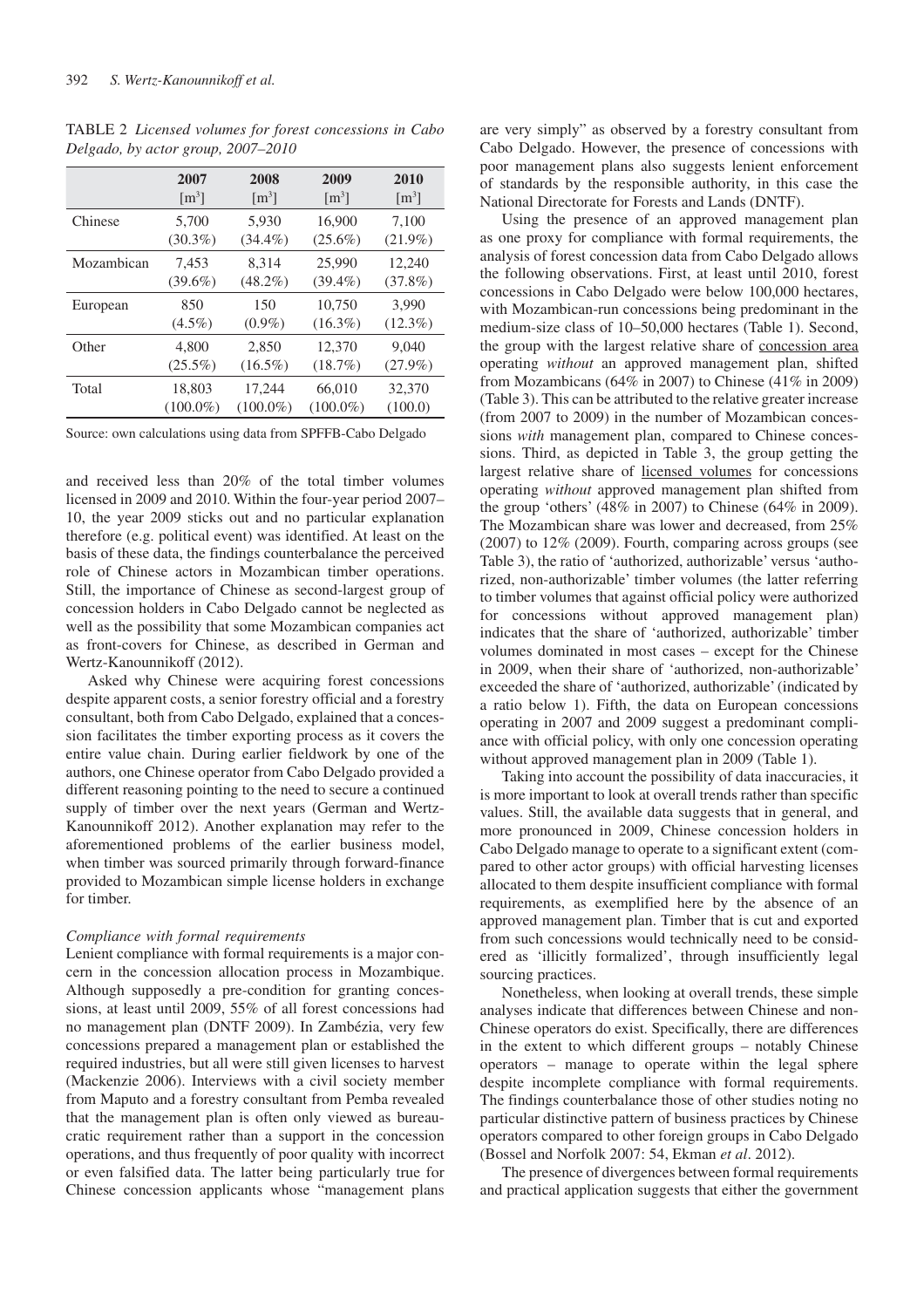|                                                                                                     | <b>Chinese</b>        | <b>Mozambican</b>     | <b>European</b>       | <b>Other</b>          | <b>Total</b>           |
|-----------------------------------------------------------------------------------------------------|-----------------------|-----------------------|-----------------------|-----------------------|------------------------|
| 2007                                                                                                |                       |                       |                       |                       |                        |
| Operating concession area with approved management<br>plan [ha]                                     | 131,012<br>$(26.5\%)$ | 188,748<br>$(38.2\%)$ | 74,375<br>$(15.1\%)$  | 99,810<br>$(20.2\%)$  | 493,945<br>$(100.0\%)$ |
| Operating concession area without approved management<br>plan [ha]                                  | 102,155<br>$(16.5\%)$ | 394,417<br>$(63.6\%)$ | $\theta$              | 123,616<br>$(19.9\%)$ | 620,188<br>$(100.0\%)$ |
| Authorized timber volumes from FC with approved<br>management plan [m <sup>3</sup> ]                | 4.350<br>$(31.2\%)$   | 6,263<br>$(44.9\%)$   | 850<br>$(6.1\%)$      | 2,500<br>$(17.9\%)$   | 13,963<br>$(100.0\%)$  |
| Authorized timber volumes from FC without approved<br>management plan [m <sup>3</sup> ]             | 1,350<br>$(27.9\%)$   | 1,190<br>$(24.6\%)$   | $\overline{0}$        | 2,300<br>$(47.5\%)$   | 4,840<br>$(100.0\%)$   |
| Ratio authorized volume per ha FC area with approved<br>management plan [m <sup>3</sup> /100 ha]    | 3.32                  | 3.32                  | 1.14                  | 2.50                  | 2.83                   |
| Ratio authorized volume per ha FC area without approved<br>management plan [m <sup>3</sup> /100 ha] | 1.32                  | 0.30                  | 0.00                  | 1.86                  | 0.78                   |
| Ratio authorized versus non-authorizable timber volumes                                             | 3.22                  | 5.26                  | n/a                   | 1.09                  | 2.88                   |
| 2009                                                                                                |                       |                       |                       |                       |                        |
| Operating concession area with approved management<br>plan [ha]                                     | 131,012<br>$(14.6\%)$ | 359,524<br>$(40.0\%)$ | 201,219<br>$(22.4\%)$ | 207,882<br>$(23.1\%)$ | 899,637<br>$(100.0\%)$ |
| Operating concession area without approved management<br>plan [ha]                                  | 168,651<br>$(41.3\%)$ | 134,641<br>$(33.0\%)$ | 25,135<br>$(6.2\%)$   | 79,960<br>$(19.6\%)$  | 408,387<br>$(100.0\%)$ |
| Authorized timber volumes from FC with approved<br>management plan [m <sup>3</sup> ]                | 7,100<br>$(14.0\%)$   | 24,210<br>$(47.8\%)$  | 9500<br>(18.7%)       | 9,870<br>$(19.5\%)$   | 50,680<br>$(100.0\%)$  |
| Authorized timber volumes from FC without approved<br>management plan [m <sup>3</sup> ]             | 9,800<br>$(63.9\%)$   | 1,780<br>$(11.6\%)$   | 1250<br>$(8.2\%)$     | 2,500<br>$(16.3\%)$   | 15,330<br>$(100.0\%)$  |
| Ratio authorized volume per ha FC area with approved<br>management plan [m <sup>3</sup> /100 ha]    | 5.42                  | 6.73                  | 4.72                  | 4.75                  | 5.63                   |
| Ratio authorized volume per ha FC area without approved<br>management plan $[m3/100$ ha]            | 5.81                  | 1.32                  | 0.05                  | 3.13                  | 3.75                   |
| Ratio authorized versus non-authorizable timber volumes                                             | 0.72                  | 13.60                 | 7.60                  | 3.95                  | 3.31                   |

TABLE 3 Cabo Delgado: Compliance with management plan requirement by concession holders of different country origins, 2007 and 2009. Note: FC stand for 'forest concession'.

Source: own calculations using data from SPFFB-Cabo Delgado, 2011

has little capacity or little willingness to consequently fulfil its responsibility. Similar divergences between official policy and actual practice in the logging sector were observed in Zambézia (Mackenzie 2006). In this context, the current government initiative to review existing forest concessions with the intention to cancel those underperforming (DNTF pers. communication, May 2012) appears as valuable first step in the right direction.

Note that our assessment focuses on comparing harvesting practices from concessions with management plan versus concessions without management plan, considering that the latter would be against current policy and thus illegal. The assessment of the sustainability of authorized timber volumes - i.e. whether the authorized volumes are higher than the annually allowed cuts (AAC) - by operator group would be a useful refinement of our analysis but require more detailed data (including the AAC for each concession as defined by the concession-specific forest inventory), which was not available within the scope of this work.

# **Contract enforcement**

#### Public enforcement capacity

Public enforcement capacity in Mozambique, both in terms of material and training, is severely limited. Reasons include budget constraints, small number of trained officers, and shortages of transportation means and equipment (Bila 2005, MICOA 2012). Available official data for Mozambique suggests a total of 364 forest enforcement agents in 2006 (DNTF 2006), which means one officer would on average be responsible for 110,000 hectares of forests, and for even higher surfaces in the provinces of Niassa, Tete, Cabo Delgado, and Zambézia. According to a university faculty member, one additional constraint refers to the low education level of enforcement agents. This observation is supported by data from DNTF, which state that almost half (47%) of the 435 agents across Mozambique in 2012 had lower than basic education levels.

Enforcement capacity in Mozambique is further hampered by a lacking application of a strategy to allocate available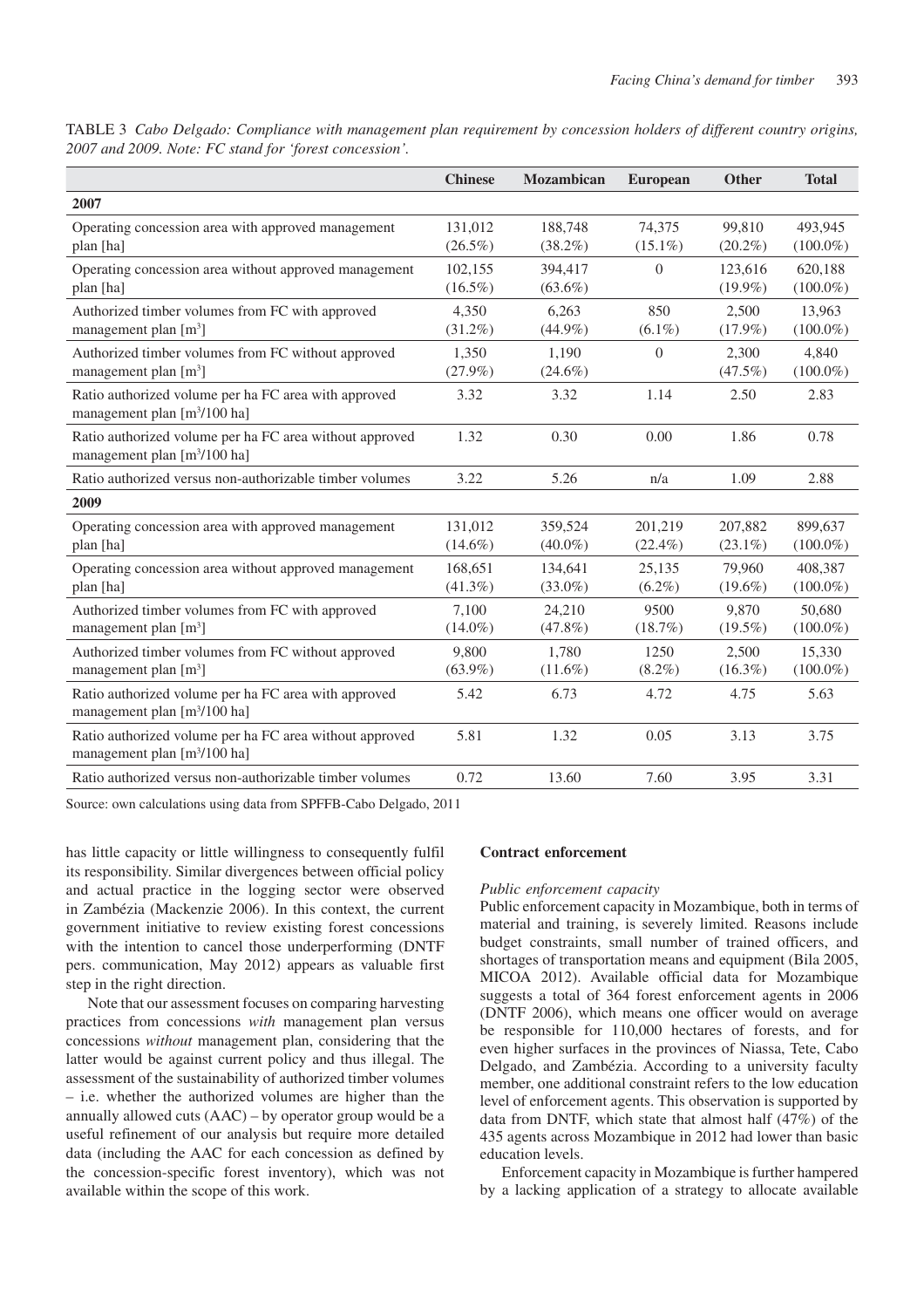resources to their most effective usage. Although Mozambique developed an enforcement strategy to support the implication of the Forestry and Wildlife Act (Bila 2005), it was never implemented as explained one insider.

According to interviews with forest sector exports from Maputo and Pemba, weak enforcement was also related to lacking vision and leadership. This was expressed through claims including "forestry is not a State priority" and "the State is not interested in doing things well". The fact that according to a senior forestry official in Cabo Delgado, enforcement practices have changed little since the scandal in early 2011, when over sixty containers with illegal timber were confiscated at the port of Pemba (see German and Wertz-Kanounnikoff 2012), can be seen as one illustration of these claims.

#### Public enforcement practices

According to a university faculty member in Maputo, public enforcement practices in Mozambique focus on controls along road checkpoints and ports to verify the volume and species harvested, and sporadic visits to the harvesting areas in cases of denunciations. There is no systematic control in the actual logging areas, as explained by various respondents including two senior forestry officials from Cabo Delgado. Absent control in harvesting areas increases the risk of moral hazard whereby compliance with contractual agreements becomes lenient or even inexistent. Indeed, among frequently detected violations in Mozambique's forest sector figure overcutting, cutting trees with a lower than authorized diameter, and cutting outside the licensed area (Bila 2005, Mackenzie 2006). During a country-wide inspection of the implementation of management plans in 13 forest concessions in 2011, it was discovered that virtually all concessions were at some level violating their legal obligations (MICOA 2012).

The predominant penalizing measure is fining. The only dataset with sufficient detail on fined operators in Cabo Delgado dated from 2009. As depicted in Table 4, European and Chinese concession holders received the same number of fines, but of the total value of fines for 2009, Europeans account for almost half (46.5%), followed by Chinese with

TABLE 4 Distribution of fines to concession holders, by country origin, 2009

|            | No. of fines<br>[#] | <b>Value of fines</b><br>[MZN] |
|------------|---------------------|--------------------------------|
| Chinese    | 6                   | 112,060                        |
|            | $(37.5\%)$          | $(30.5\%)$                     |
| Mozambican | 2                   | 40,390                         |
|            | $(12.5\%)$          | $(11.0\%)$                     |
| European   | 6                   | 171,060                        |
|            | $(37.5\%)$          | $(46.5\%)$                     |
| Other      | 2                   | 44,382                         |
|            | $(12.5\%)$          | $(12.1\%)$                     |
| Total      | 16                  | 367,892                        |
|            | $(100.0\%)$         | $(100.0\%)$                    |

Source: own calculations using data from DPA-Cabo Delgado

almost one third  $(30.5\%)$ . Infractions include timber transport without necessary documentation (5), non-possession of timber registry (3) logging outside authorized area (3), logging without license (2), logging trees below minimum diameter  $(1)$ , other  $(2)$ .

This result seems counterintuitive considering the aforementioned positive records of compliance of European actors with concession requirements, and stated perception by one senior forestry official in Cabo Delgado that "generally, the biggest violations are done by Chinese operators" and another that "Chinese use forest concession contracts as cover up for illegal logging practices". Note that 4 of the 6 fines to European-managed concessions in 2009 went to one company alone, whereas the other companies obtained and paid  $1-2$ fines at most. According to two forest concession holders (one Chinese, one non-Chinese) in Cabo Delgado, fines were perceived being 'omnipresent'. One service provider in Cabo Delgado shared his observation that fines were being targeted especially to foreign actors perceived to have more capacity to pay fines.

Still, the results need to be interpreted with caution. It needs to be recognized that the information available to the authors might be incomplete. For example, while provincial level data count 16 fines for 2009, national statistics for the same province report 50 fines for the same year (DNTF 2009). Moreover, in the face of various reports of illegalities in the timber sector (e.g. Bossel and Norfolk 2007, Mackenzie 2006), the number of fines seems rather low considering i) the number of concessions (25) operating in Cabo Delgado in 2009, ii) the frequent discoveries of unlicensed timber and illegal transports, and iii) the existence of at least 7 control posts in Cabo Delgado (DNTF 2006). There might however be changes underway. The officially reported triplication of the number of fines from ca. 40–50 fines issued per year in Cabo Delgado during 2009–10 (DNTF 2009, 2010) to 158 in 2011 (DNTF 2011) suggests more enforcement activity as the number of fines appear getting closer to the actual number of infractions in practice.

Official data suggest a high rate of fine paying: in 2011, 79% of the 1283 recorded forest fines in Mozambique were paid (DNTF 2011). Although several respondents claimed that "nothing happens if fines are not paid", senior forestry officials in Pemba and Maputo explained that having no outstanding fines to pay is a formal requirement for license renewal. The latter may explain the apparent high proportion of fines being paid especially, by concession holders who unlike simple license holders or *furtivos* cannot afford not paying fines by applying for a new license under another person's name. At the same time, however, there is scope for detected crimes not getting formalized into fines, as noted by one key informant.

Concerned with the sustainability in the forest sector, the Mozambican Council of Ministers approved several revisions to the current law, including an increase of fines. Compared to the former regulation of 2002, fines were increased between 100-600% (Decree 76/2011). However, two key informants expect little improvements and rather fear that the higher fines will just increase corruption. This concern seems intuitive as the 600% increase in fines intends to deter illegal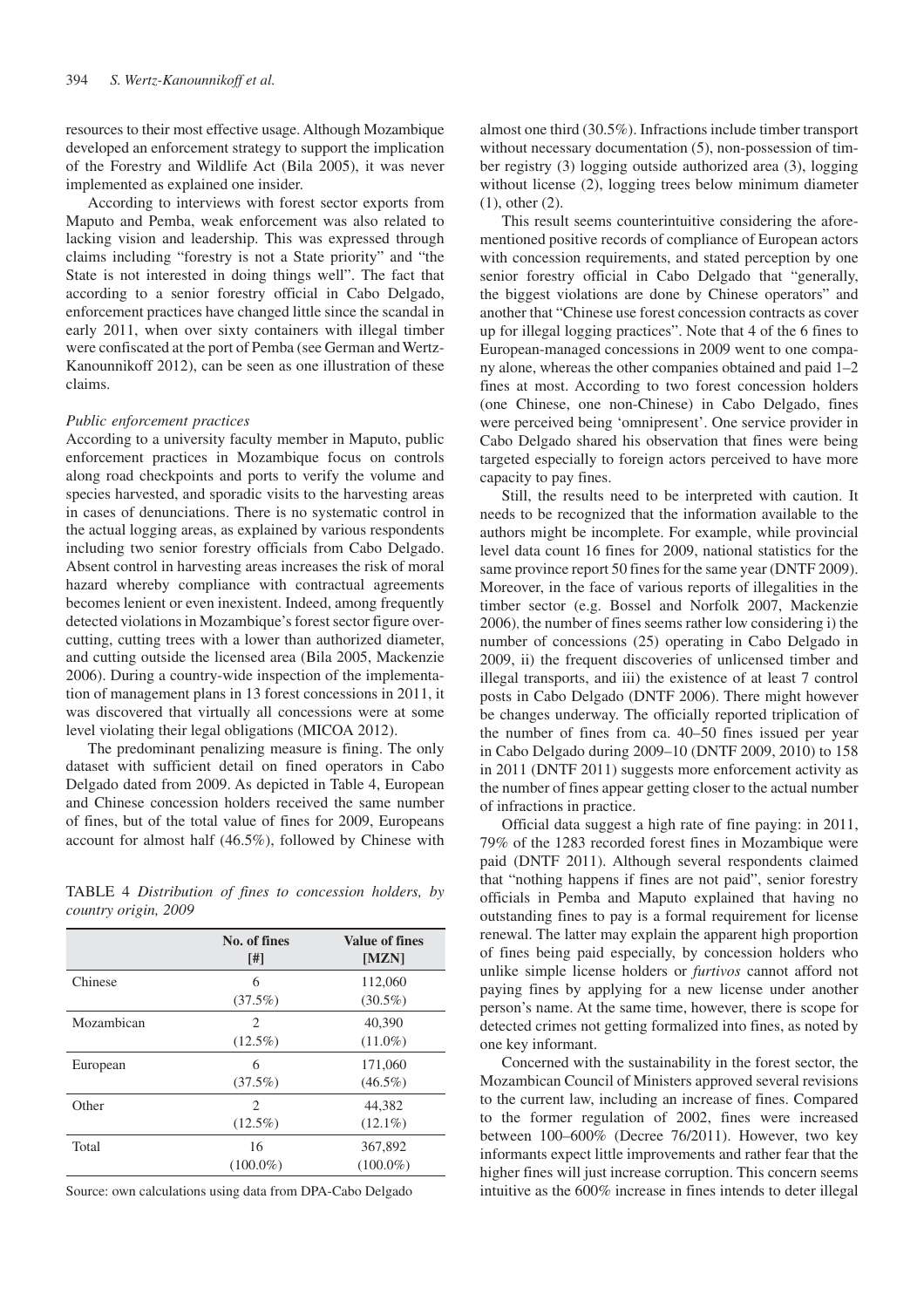operations with timber species classified as 'first class', yet precisely these species constitute the most demanded species for export.

Moreover, Mozambique's focus on fining as main enforcement measure stands in contrast with the current literature. According to the enforcement literature, high fines are not sufficient to enhance enforcement effectiveness; equal attention needs to be given to the probability of detection, prosecution and conviction (Robinson et al. 2010). Reasons against only applying large fines include the risk of socially wasteful avoidance activities that reduce the probability of an individual being caught and fined (e.g. Lear and Maxwell 1998, Malik 1990) and the risk of greater bribery when bribing is an option (Mookherjee and Png 1995) – as observed in Mozambique.

One additional second penalizing measure consists in the confiscation of material (chain saw, trucks) or products (logs). Confiscations occur mainly in response to apprehending unlicensed operators (furtivos) or illegal timber. Confiscated material can be released after a fine is paid. Illegal timber is either donated for public purposes (school tables), or sold through auctions. However, the possibility of buying (or even 'buying-back') confiscated timber during public auctions allows for 'laundering' of unlicensed timber, which constitutes a key element in illegal logging schemes (Nellemann 2012) and risks undermining the original enforcement purpose.

To promote consequent enforcement, the Mozambican Forest and Wildlife Law defines a fine-sharing incentive (Regulations to the Forestry and Wildlife Act 2002). According to that law, enforcement agents involved in the detection of a crime are entitled to 50%-share of the fine value. However, the implementation of this measure remains deficient, so the observation by four respondents, including two senior government officials, and a recent forest sector evaluation (MF 2010). Stated reasons therefore include slow processes taking several months, lacking harmonization across provinces on the actual share to be received by the different actors involved. In addition, one forest sector expert pointed to the structural difficulties faced by enforcement agents (low public salaries, or public salaries not paid on time), which further compromise the credibility of enforcement as illustrated by the claim "their salary is paid with fine revenue".

#### Private responses to public enforcement practices

In a context of lenient enforcement, timber operators were observed to comply only with the bare minimum of formal requirements. Interviews with individuals from civil society organizations and the logging industry confirmed earlier observations in other places (e.g. Mackenzie and Ribeiro 2009), that management plans are in most cases seen only as administrative requirement to obtain a concession title and do not play an effective role in the concession operations. There is also anecdotal evidence suggesting still missing or low quality processing facilities on concessions, and lenient compliance with promises made to adjacent communities (Mate et al. 2008).

Fining is the main enforcement measure, but respondents in the timber business in Cabo Delgado perceive fines as oftentimes being used abusively, as a private rent-seeking strategy of enforcement agents by turning fines into bribes. According to two forest sector experts, "everybody [inspectors] is corrupt, look at their houses", while a forest concessionaire from Cabo Delgado and another key informant from Maputo explained: "in Mozambique, it is extremely difficult to stay legal [*i.e.* receive no fine]". Indeed, according to the enforcement literature, bribes provide some form of informal regulation and can create an incentive for the agents to put more effort into apprehending individuals (Mookherjee and Png 1994). With the official fine-sharing requirement falling short of its desired objective, mainly because enforcement agents hardly receive the full 50% of the fine value (MF 2010), acceptance of bribes becomes an attractive alternative for forest enforcement agents in Mozambique.

In response to fines, timber operators in Cabo Delgado were observed to undertake strategies to avoid fines, a behaviour also witnessed in other places and reported to occur even with low fines (Robinson et al. 2010). Based on insights gained during fieldwork in Cabo Delgado, the avoidance strategies can be classified into two types: ex-ante (i.e. prior to a detection of legal violations) and  $ex\text{-}post$  (i.e. after a legal violation is detected). The first type, ex-ante strategies, refers to efforts to transport timber at night because of a lower probability to encounter enforcement agents or to 'prepare the terrain' through small courtesy presents (e.g. at check points) that are more in the order of petty corruption with the intention to establish a complaisant relationship with enforcement agents so that they 'look the other way' should there be need. The second type, ex-post strategies, aims at avoiding the formalization of the legal violations into a fine (or confiscation of material or logs). Strategies for the latter category include offering an unofficial on-the-spot payment of a sum lower than the fine value (but of immediate personal gain to the enforcement agent) and using influential connections that ultimately pressures the enforcement agent to 'look the other way'. As put by one key informant, "influence matters more than financial resources to circumvent laws". A variation of an ex-post avoidance strategy consists in contesting the fine by requesting a formal justification of the claimed infraction (as explained by one concession holder), a response sometimes also perceived by enforcement agent as 'negotiating' of a lower fine level. One reason for the previously reported greater share of fines to European actors may refer to the higher disposition of Mozambican and Chinese actors for ex-ante and ex-post fine avoidance strategies.

#### **CONCLUSIONS**

As China will continue to rely on imports for tropical hardwood species, at least in the near future (Sun and Canby 2010), Mozambique is likely to continue facing the challenges associated with the massive demand for timber and the emergence of Chinese forest concession holders, which undermines the country's sustainability aims in the forest sector. Enhanced knowledge about patterns of the access of Chinese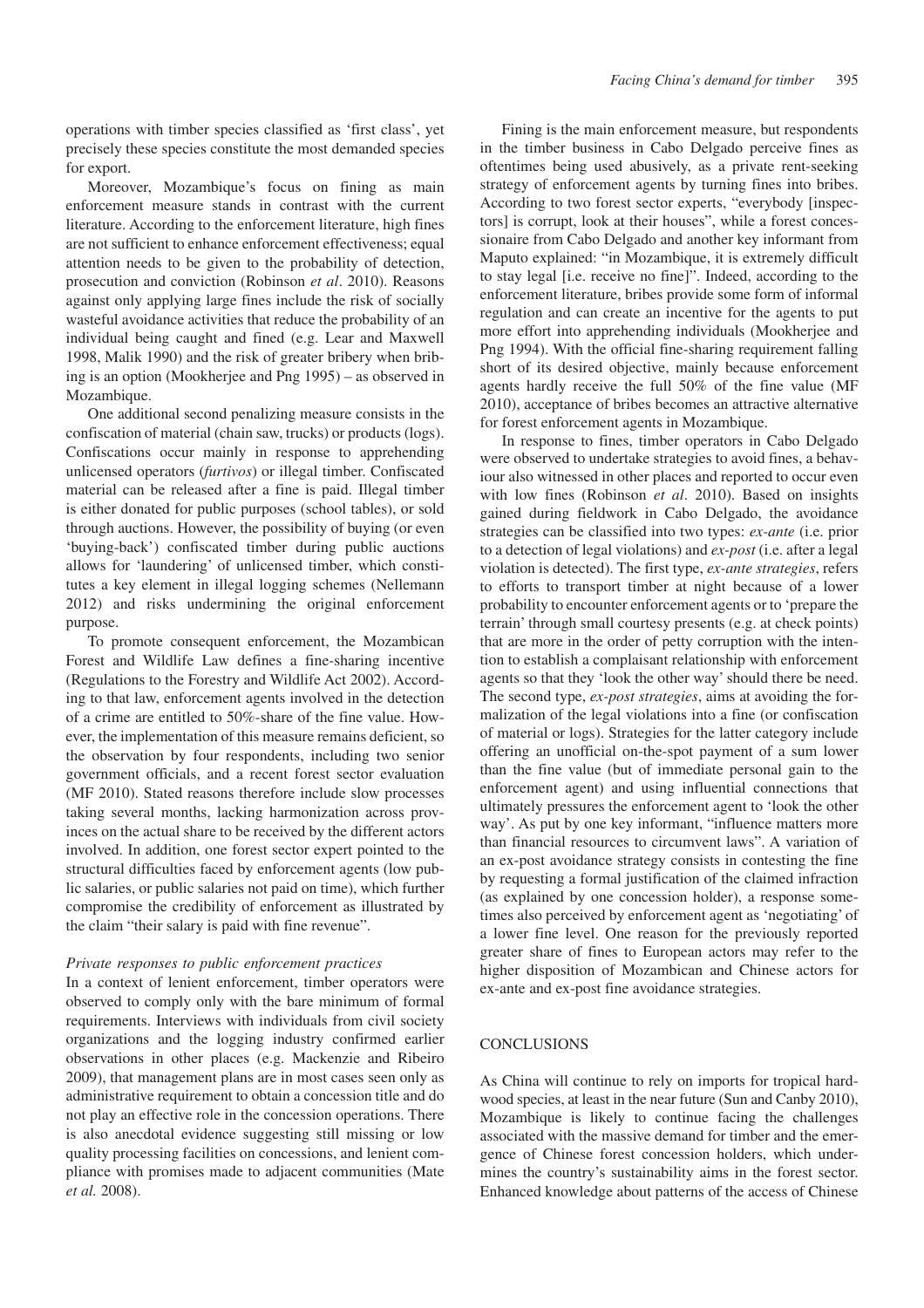actors to forest resources and, as much as possible, differences in the degree to which actors of different national origins with variable histories in Mozambique, will help determine and inform adequate policy responses.

While it is important to recognize that behaviours vary from firm to firm and among individuals regardless of ethnic or national background, the preliminary analysis in this paper indicate that differences between Chinese and non-Chinese operators do exist, at least in Cabo Delgado. Specifically, there are differences in the extent to which different groups - notably Chinese operators - manage to operate within the legal sphere despite incomplete compliance with formal requirements, through 'illicit formalization'. These findings counterbalance those of other studies noting no particular distinctive pattern of business practices by Chinese and non-Chinese operators in Cabo Delgado (Bossel and Norfolk 2007: 54, Ekman et al. 2012).

In the face of increased global interest in certification and timber legality verification systems, including in China (Sun and Canby 2010), the possibility for 'illicit formalization' can undermine global incentives for legal documentation. This illustrates that efforts towards sustainable forest management cannot be solved only through international efforts, but equally requires cooperation from timber supplying countries towards consequent enforcement of laws and policies.

The preliminary analysis of the behaviour of Chinese timber operators in Cabo Delgado further suggests potential for higher compliance if formal rules were consequently enforced – both during allocation and enforcement of concession contracts. Reasons therefore include the observed quest for remaining in the formal economy even though sometimes through illicit practices. However, Mozambique's forest policy enforcement measures will need to go beyond fining to also include measures aiming at prevention and detection of environmental crimes.

Additional incentives and financial resources for measures to enhance forest governance in Mozambique may arise with the implementation of forest-based climate change mitigation action (REDD+), an effort that enjoys commitment within the Mozambican government and has the support from several international donors

# **ACKNOWLEDGEMENTS**

We are grateful to all the people that accepted to be interviewed for this research and acknowledge the valuable comments by Paolo Cerutti and six anonymous reviewers. This research was conducted as part of the project "Chinese trade and investment in Africa: Assessing and governing trade-offs to national economies, local livelihoods and forest ecosystems", funded by the German Federal Ministry of Economic Cooperation and Development (BMZ-GIZ-BEAF Contract No. 81121785) and implemented by the Center for International Forestry Research (CIFOR) and the World Agroforestry Centre (ICRAF) in partnership with the University of Leipzig's African Studies Institute. The research in Mozambique was conducted in partnership with the University Eduardo Mondlane (UEM), Faculty of Agronomy and Forestry Engineering.

# **REFERENCES**

- ALEMU, D., and SCOONES, I. 2013. Negotiating new relationships: How the Ethiopian State is involving China and Brazil in agriculture and rural development. IDS Bulletin 44.4.14 p.
- BILA, A.D. 2005. Estratégia para a fiscalização participativa de florestas e fauna bravia em Moçambique. Report prepared for the project 'Support for the implementation of the forest and wildlife legislation in Mozambique (TCP/ MOZ/2904). DNTF-FAO, Maputo. 42 p.
- BOSSEL, A. and NORFOLK, S. 2007. Global forest product chains - A Mozambique case study identifying challenges and opportunities for China through a wood commodity chain sustainability analysis. Terra Firma, Maputo. 81 p.
- DNTF 2011. Relatório de Balanço Anual de Terras, Florestas e Fauna Bravia 2011. Ministério da Agricultura, República de Moçambique, Maputo.
- DNTF 2010. Relatório de Balanço Anual de Terras, Florestas e Fauna Bravia 2010. Ministério da Agricultura, República de Moçambique, Maputo.
- DNTF 2009. Relatório de Balanço Anual de Terras, Florestas e Fauna Bravia 2009. Ministério da Agricultura, República de Moçambique, Maputo.
- DNTF 2006. Relatório de Balanço Anual de Terras, Florestas e Fauna Bravia 2006. Ministério da Agricultura, República de Moçambique, Maputo.
- EIA, 2013. First class connections: Log smuggling, illegal logging and corruption in Mozambique. Environmental Investigation Agency, London. 16 p.
- EIA, 2012. Appetite for destruction China's trade in illegal timber. Environmental Investigation Agency, London. 32 p.
- EKMAN, S.M.S., WENBIN, H., and LANGA, E., 2012. Chinese trade and investment: a value chain analysis of the Mozambican timber industry; a case study of the Cabo Delgado province. Unpublished results. CIFOR, Bogor.
- GERMAN, L.A. and WERTZ-KANOUNNIKOFF, S. 2012. Sino-Mozambican relations and their implications for forests – A preliminary assessment for the case of Mozambique. Working Paper 93. CIFOR, Bogor, Indonesia. 84 p.
- HUANG, W.B. 2012. Who is importing forest products from Africa to China? An analysis of implications for initiatives to enhance legality and sustainability. Environment, Development and Sustainability 15: 339-354.
- HUANG, W.B. and WILKES, A. 2011. Analysis of China's overseas investment policies. Working Paper 79. CIFOR, Bogor, Indonesia. 34 p.
- ITTO. 2012. Annual review and assessment of the world timber situation. International Tropical Timber Organization, Yokohama, Japan.
- JANSSON, J. and KIALA, C. 2009. Patterns of Chinese investment, aid and trade in Mozambique. Centre for Chinese Studies, University of Stellenbosch, Stellenbosch. 28 p.
- KAPLINSKY, R., TERHEGGEN, A., and TIJAJA, J. 2010. What happens when the market shifts to China: The Gabon timber and Thai cassava value chains. Policy Research Working Paper 5206, The World Bank.